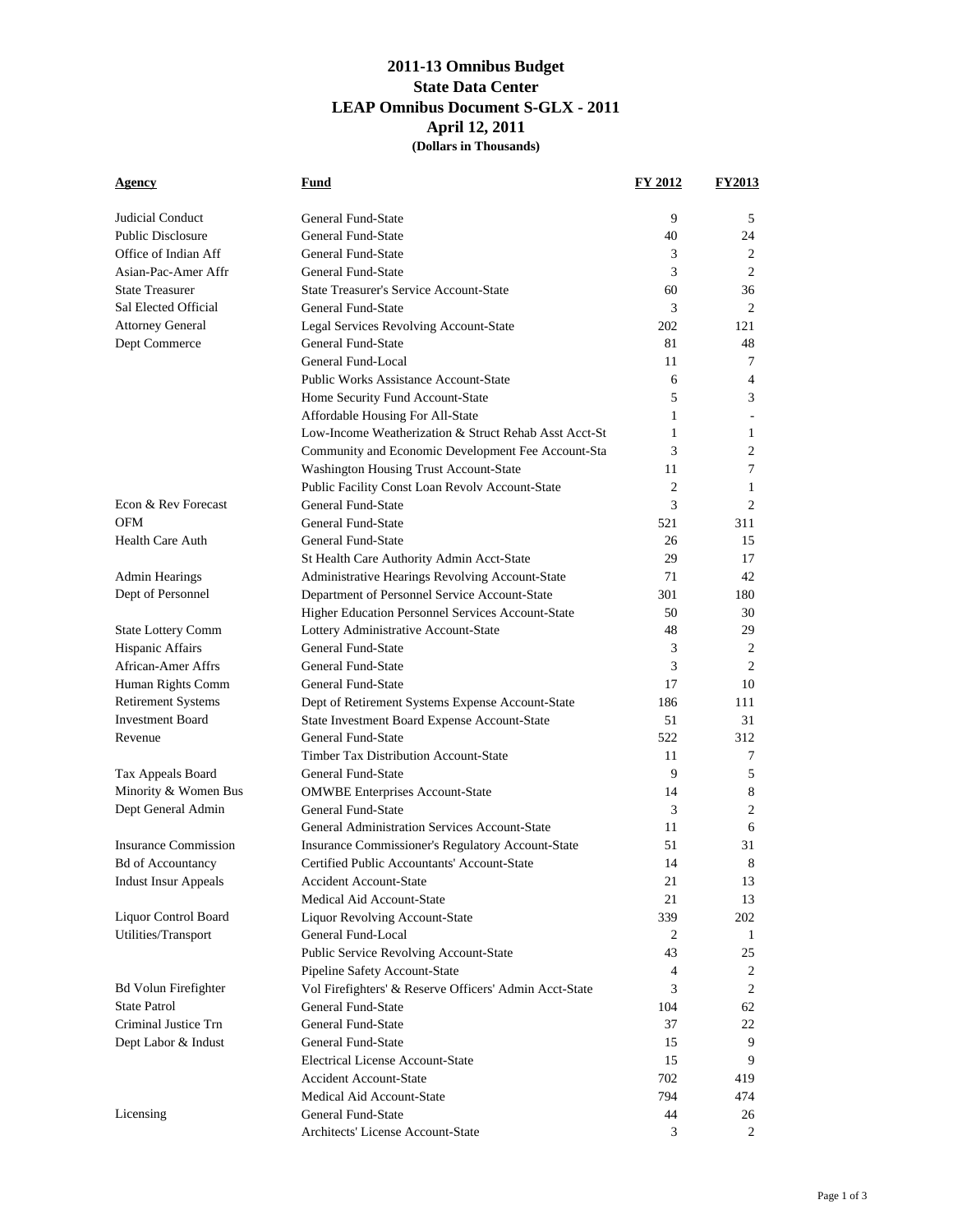## **2011-13 Omnibus Budget State Data Center LEAP Omnibus Document S-GLX - 2011 April 12, 2011 (Dollars in Thousands)**

| Agency                      | Fund                                                            | <b>FY 2012</b> | <b>FY2013</b> |
|-----------------------------|-----------------------------------------------------------------|----------------|---------------|
|                             | Professional Engineers' Account-State                           | 11             | 7             |
|                             | <b>Real Estate Commission Account-State</b>                     | 31             | 19            |
|                             | Master License Account-State                                    | 33             | 19            |
|                             | Uniform Commercial Code Account-State                           | 15             | 9             |
|                             | Geologists' Account-State                                       | 2              | 1             |
| Military Dept               | General Fund-State                                              | 34             | 20            |
| <b>Ind Sentence Review</b>  | General Fund-State                                              | 6              | 3             |
| <b>Public Empl Relation</b> | General Fund-State                                              | 15             | 9             |
|                             | Department of Personnel Service Account-State                   | 10             | 6             |
|                             | Higher Education Personnel Services Account-State               | $\mathbf{1}$   |               |
| Social & Health Svcs        | General Fund-State                                              | 2,859          | 1,706         |
| Dept of Health              | General Fund-State                                              | 321            | 192           |
|                             | General Fund-Local                                              | 74             | 44            |
|                             | <b>Health Professions Account-State</b>                         | 104            | 62            |
|                             | Safe Drinking Water Account-State                               | 5              | 3             |
|                             | Drinking Water Assistance Account-Federal                       | 23             | 14            |
|                             | <b>State Toxics Control Account-State</b>                       | 6              | 3             |
|                             | Medical Test Site Licensure Account-State                       | 2              | 1             |
| Veterans' Affairs           | General Fund-State                                              | 31             | 18            |
|                             | General Fund-Local                                              | 15             | 9             |
| Corrections                 | General Fund-State                                              | 777            | 464           |
| Svcs for the Blind          | General Fund-State                                              | 21             | 12            |
| Sentencing Guideline        | General Fund-State                                              | 11             | 7             |
| Public Schools              | General Fund-State                                              | 345            | 206           |
| School for the Blind        | General Fund-State                                              | 34             | 20            |
| Child Deaf Hrng Loss        | General Fund-State                                              | 34             | 20            |
| Workforce Trng/Ed Bd        | General Fund-State                                              | 5              | 3             |
|                             | General Fund-Federal                                            | 4              | 2             |
| Arch/Historic Preser        | General Fund-State                                              | 28             | 17            |
| Dept Early Learning         | General Fund-State                                              | 88             | 53            |
| <b>Arts Commission</b>      | General Fund-State                                              | 11             | 7             |
| <b>Historical Society</b>   | General Fund-State                                              | 38             | 23            |
| Columbia River Gorge        | General Fund-State                                              | 1              | 1             |
|                             | General Fund-Local                                              | 1              | $\mathbf{1}$  |
| Dept of Ecology             | General Fund-State                                              | 184            | 110           |
|                             | <b>Reclamation Account-State</b>                                | 6              | 3             |
|                             | Waste Reduction/Recycling/Litter Control-State                  | 14             | 8             |
|                             | <b>State Toxics Control Account-State</b>                       | 185            | 111           |
|                             | <b>Local Toxics Control Account-State</b>                       | 21             | 13            |
|                             | Water Quality Permit Account-State                              | 77             | 46            |
|                             | Underground Storage Tank Account-State                          | 8              | 5             |
|                             | Hazardous Waste Assistance Account-State                        | 13             | 8             |
|                             | Oil Spill Prevention Account-State                              | 17             | 10            |
|                             | Air Operating Permit Account-State                              | 5              | 3             |
| Pollution Liab Insur        | Pollution Liab Insurance Prog Trust Account-State               | $\overline{c}$ | 1             |
| Parks & Rec Comm            | Parks Renewal and Stewardship Account-State                     | 140            | 83            |
| Rec & Conservation          | General Fund-State<br><b>Recreation Resources Account-State</b> | 23<br>34       | 14<br>20      |
| Env & Land Use Hrg          | General Fund-State                                              | 9              | 5             |
| <b>Conservation Comm</b>    | General Fund-State                                              | 23             | 14            |
| Fish & Wildlife             | General Fund-State                                              | 67             | 40            |
|                             | State Wildlife Account-State                                    | 67             | 40            |